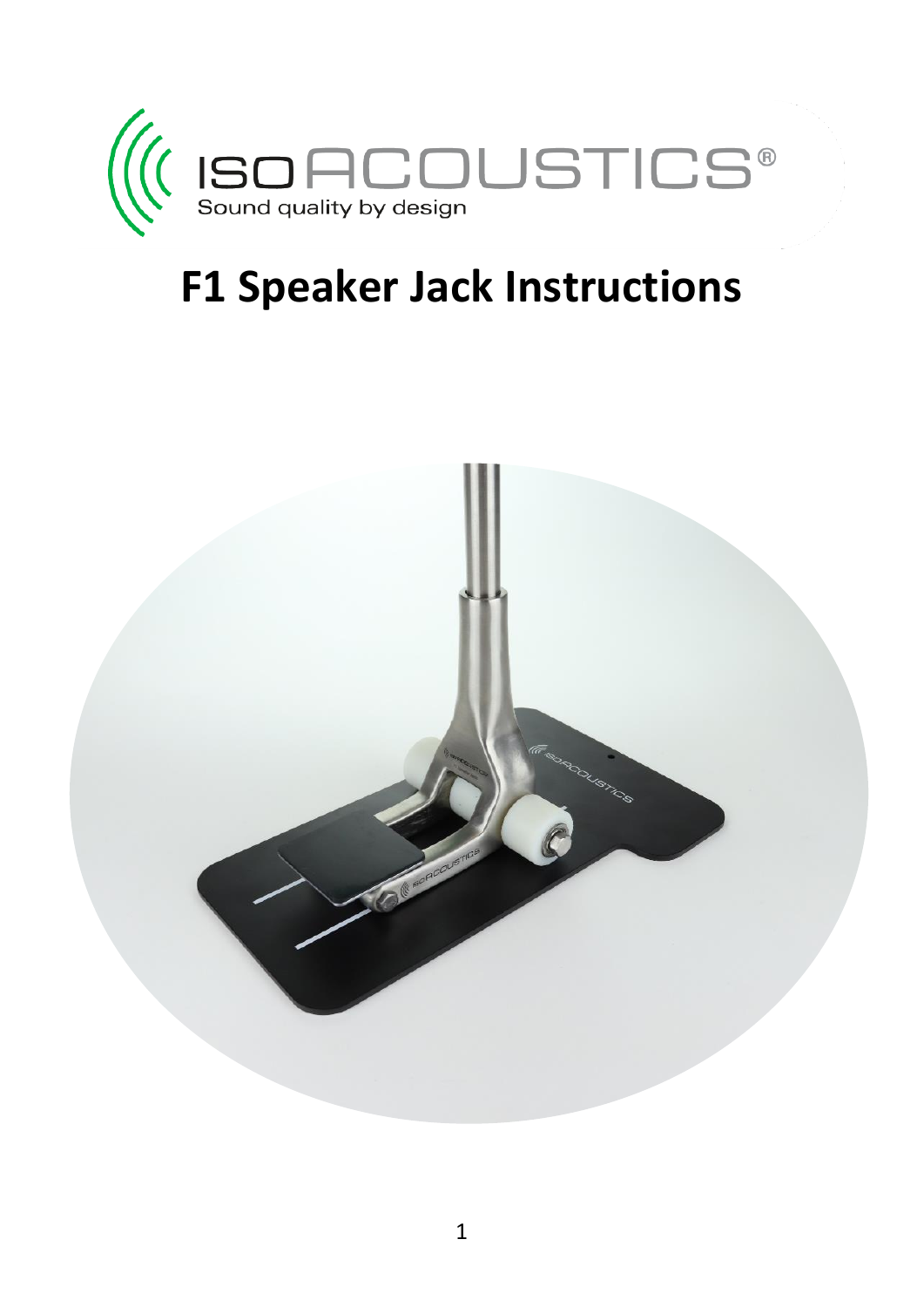The F1 Speaker Jack is a tool designed to assist with raising the side of a speaker for the Installation of the GAIA-TITAN isolators. Assistance is required to stabilize the speaker.



### **Parts include:**

- Floor Plate
	- o Designed to protect the flooring and provides a smooth surface for rolling the F1 Speaker Jack on any surface including carpet.
- Handle
	- o 2 part stainless steel handle provides enough leverage to lift heavy speakers with ease.
- F1 Jack Frame
	- o Solid Stainless Steel F1 Jack frame. The "Over Square" design allows the speaker to stay in the raised position while the handle is flat against the floor.

### **F1 Jack Assembly:**

#### **Step #1**

Thread the top and bottom handles together.

#### **Step #2**

Thread the handle into the F1 Jack frame.

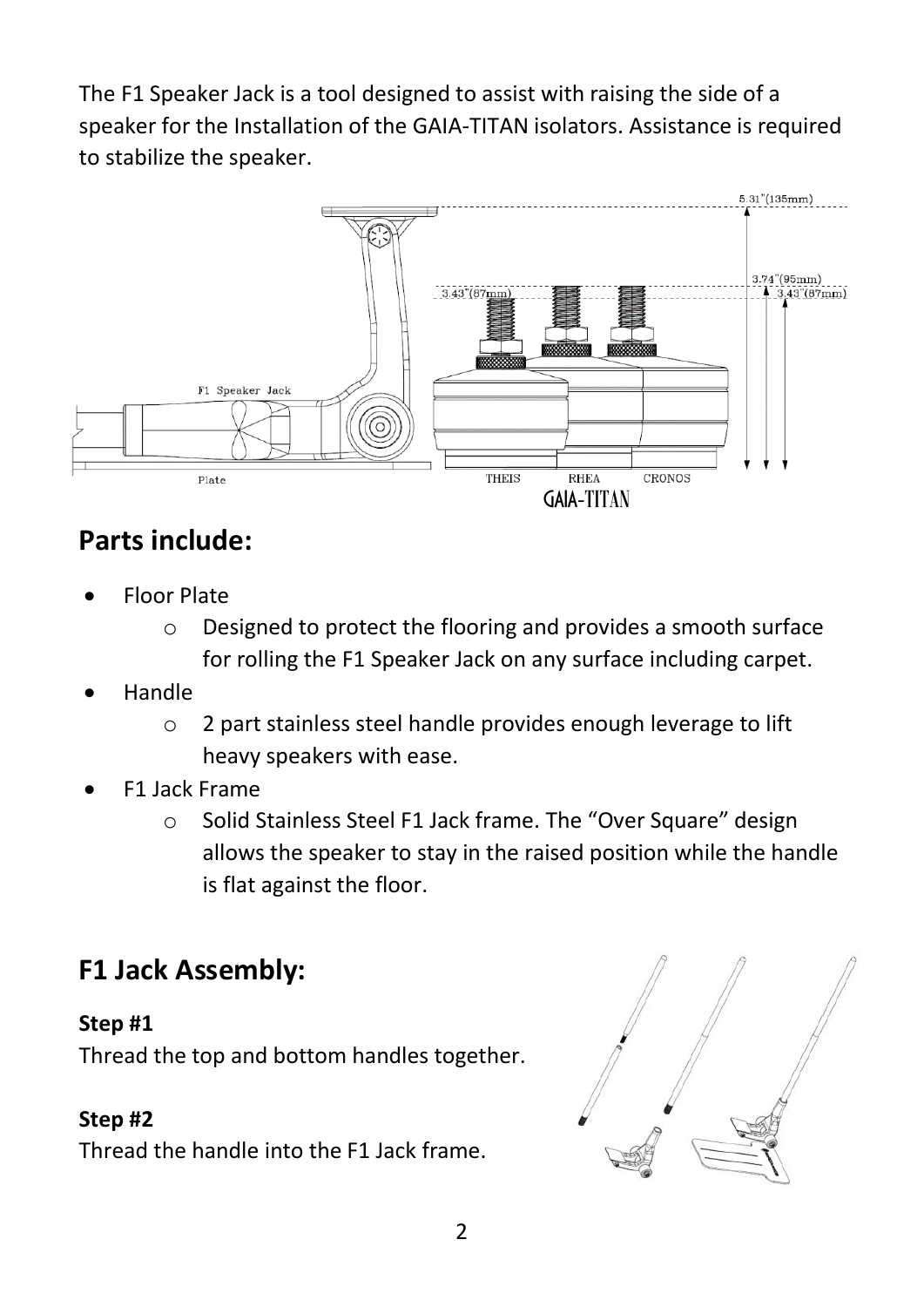## **F1 Speaker Jack Instructions**

**CAUTION:** The F1 Speaker Jack is designed to assist with raising one side of the speaker at a time. Two or more people are required for the installation to ensure that the speaker is secure at all times.

#### **Step #1 Positioning the F1 Jack underneath the speaker.**



 Position the F1 Jack underneath the speaker, centered on top of the floor plate. The speaker may need to be tilted in order to create enough space to slide the F1 Jack underneath it.



- The F1 jack should be positioned in the middle of the side of the speaker so that the speaker is balanced on the F1 Jack when it is in the raised position.
- The top pad of the F1 Jack must be positioned close to the edge of the base of the speaker in a structurally solid location. Positioning close to the edge is important to ensure that there is space between the handle and the side of the speaker when jack is in the upright position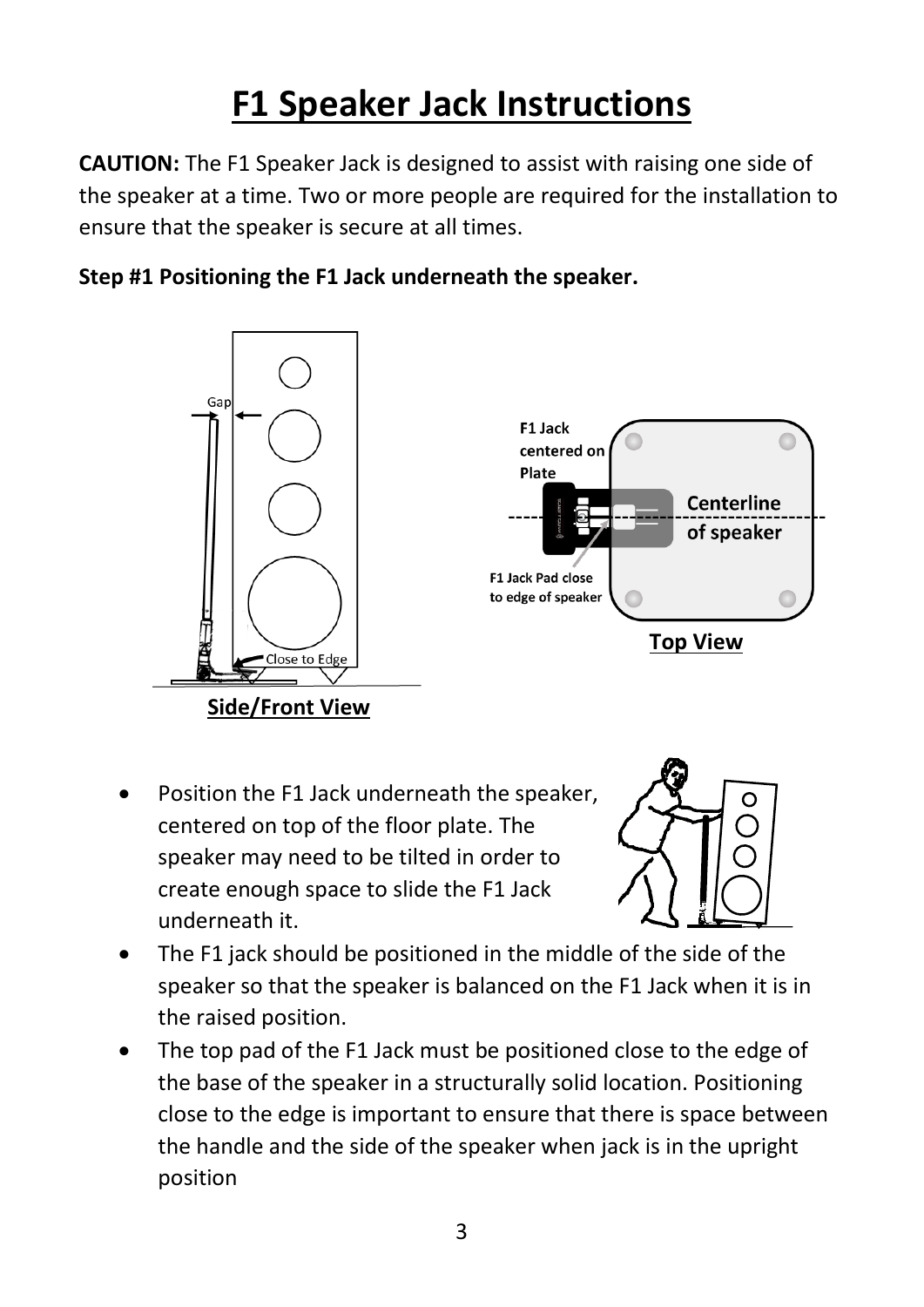**Step #2 Raising the side of the speaker.**



 While one or two people stabilize the speaker, slowly lower the handle all of the way to the floor to carefully lift the side of the speaker.

**CAUTION: Raise speaker slowly. Be careful that the speaker is not raised too far. One or more people must be positioned on the opposite side to support the speaker. Use Stepping Blocks described in Appendix B if the raised height from the F1 Jack puts the speaker at risk of tilting over.**

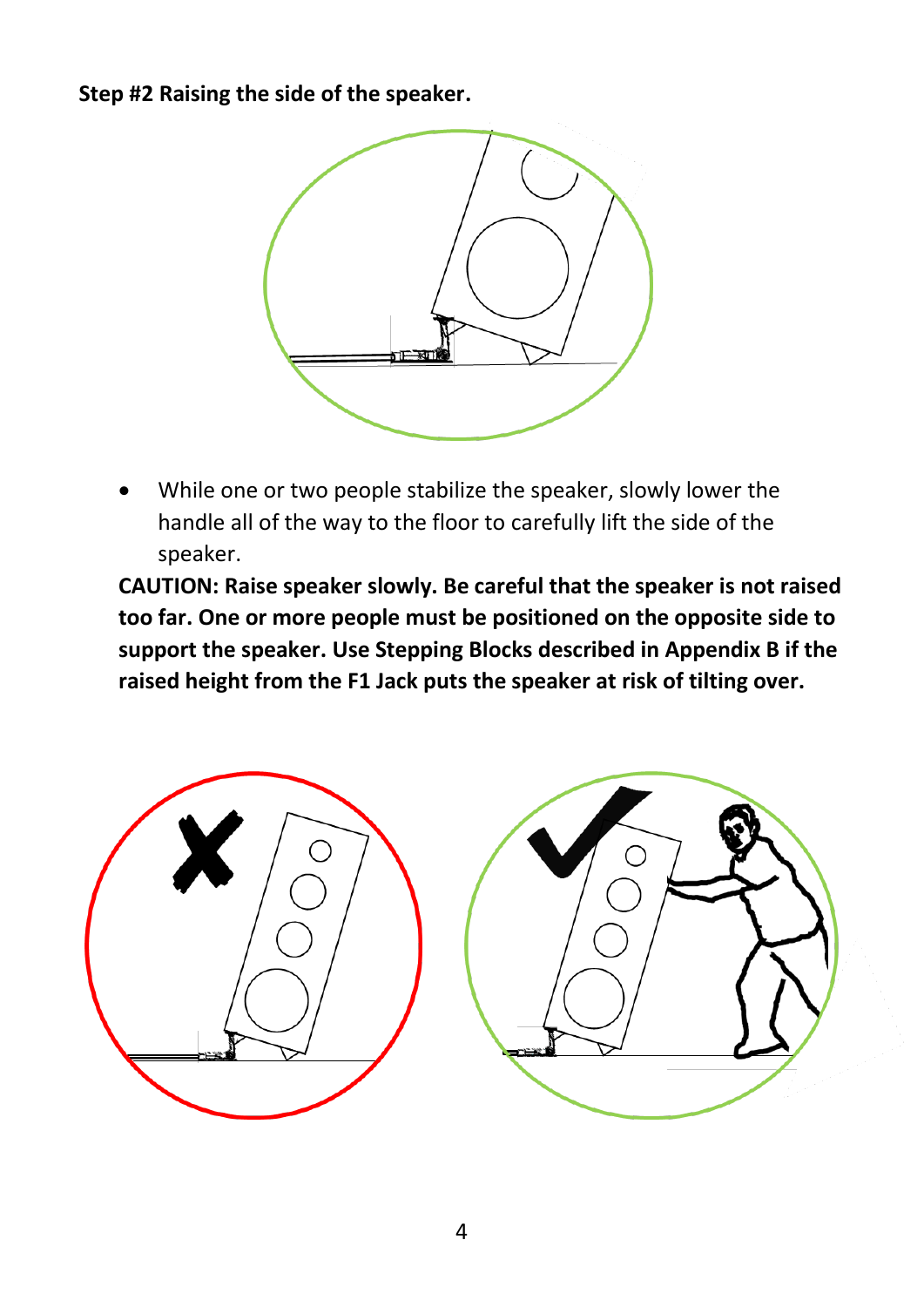#### **Step #3 Install GAIA-TITAN**

 With one or two people stabilizing the speaker and holding the F1 Jack handle flat against the ground, remove existing feet/spikes and install the GAIA-TITAN in their place on one side at a time.

#### **Step #4 Lower speaker down**



 While stabilizing the speaker, slowly raise the handle to lower the side of the speaker all the way to the ground.

**Caution**: Maintain a strong grip on the handle while you raise it slowly. Be careful not to allow the handle to make contact with the side of the speaker.

#### **Step # 5**

 Repeat steps 1 to 4 to install the GAIA-TITAN on the opposite side of the speaker.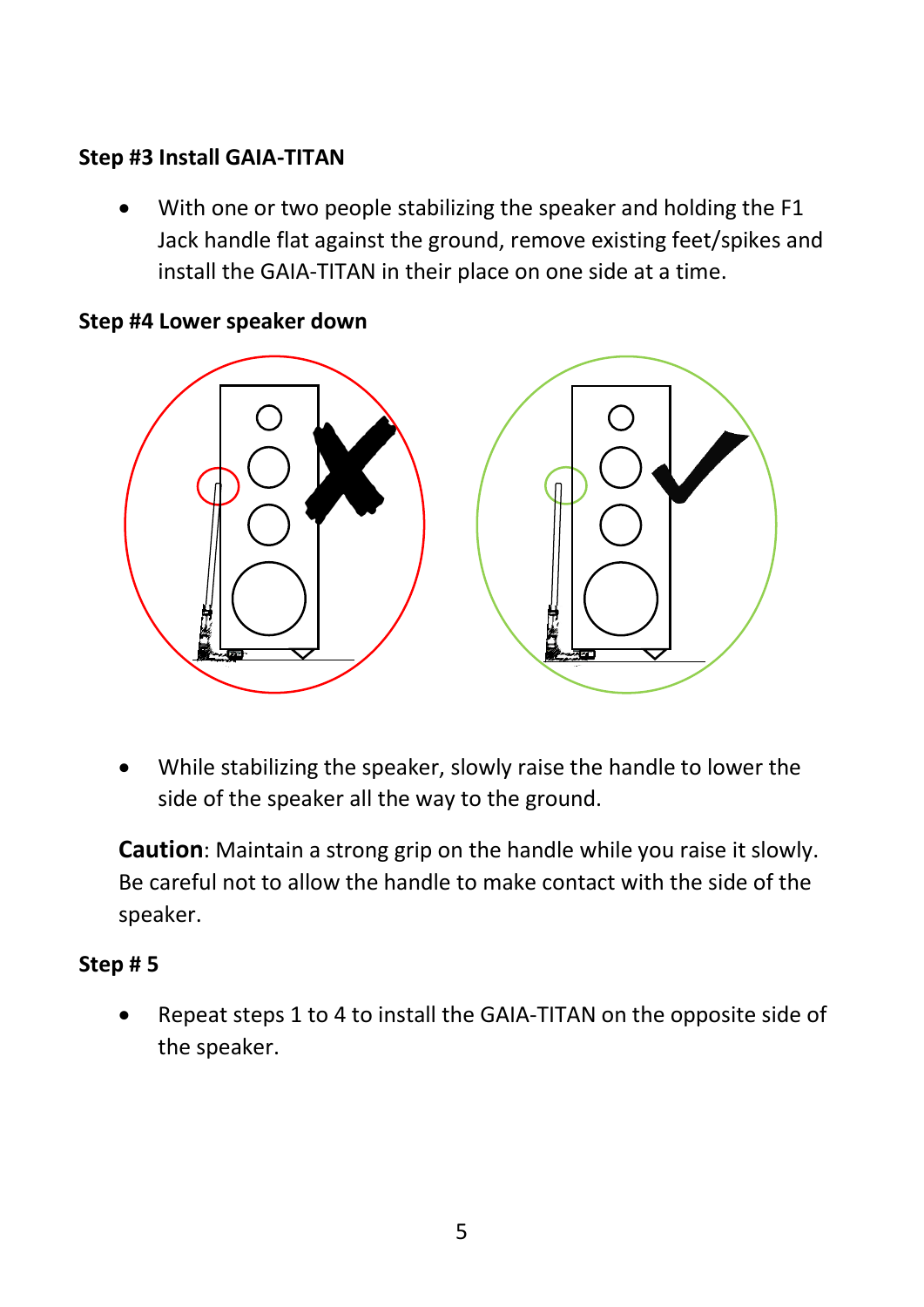## **Appendix A Support Blocks (Recommended)**

 Similar to using Jack stands underneath a raised car, Support Blocks (not included) are recommended to ensure the speaker is safely supported while in the raised position. Support blocks should be between 4.3"to 4.9" (110mm to 125mm) in height. We recommend three stacked pieces of 2"x4" wood for the support blocks.

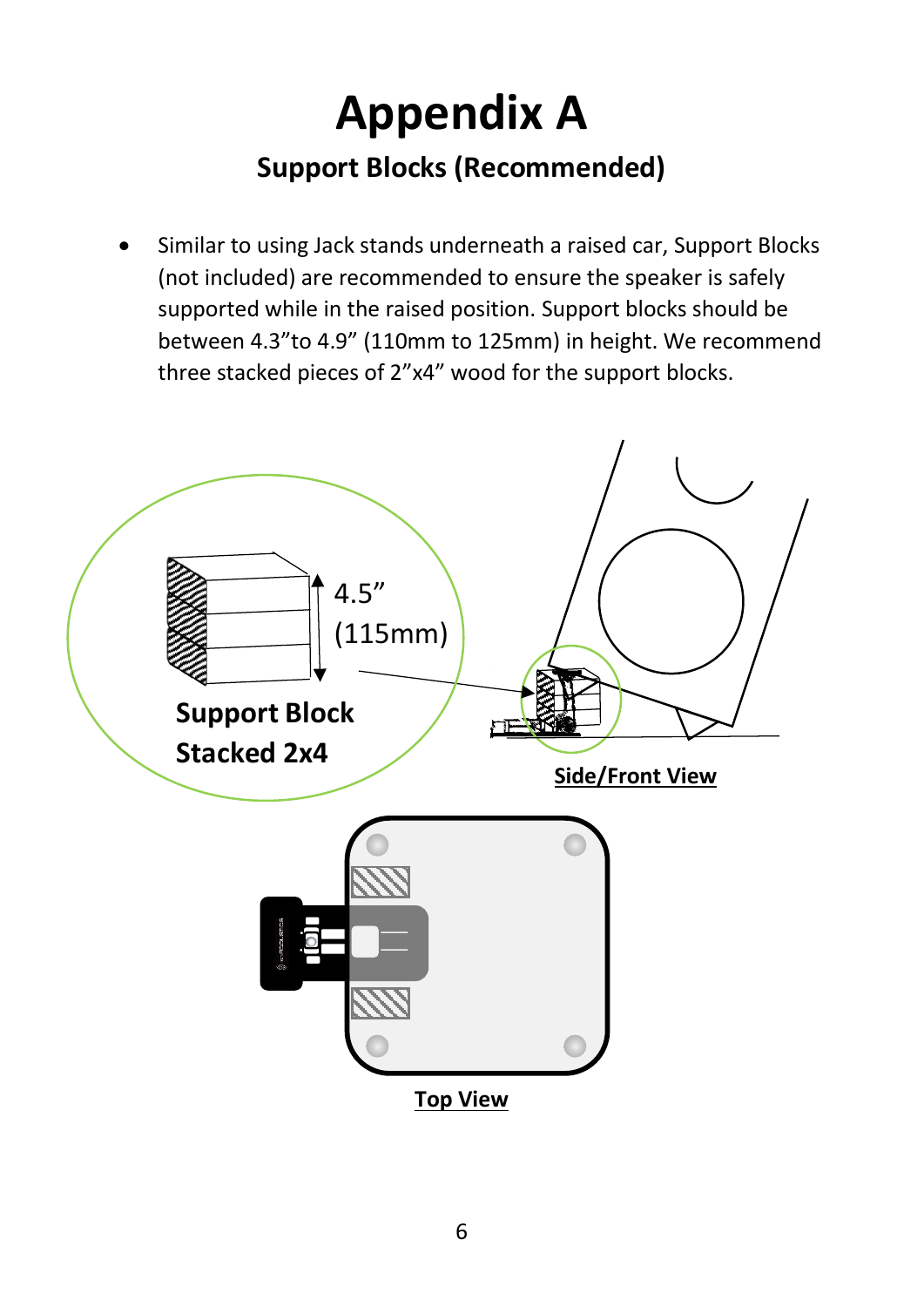# **Appendix B**

## **Stepping Block – 2"x4" Wood block (Not included)**

Stepping Blocks are recommended when a speaker is narrow or low to the ground. The stepping blocks reduce the tilt angle of the speaker during the installation process. This will prevent tilting the speaker too far and will make it easier to position the F1 Jack underneath the speaker.



**Side/Front View**

### **Stepping Block Instructions**

Follow step 1 described in instructions above to position the F1 Jack underneath the side of the speaker.

#### **Raise one side of the speaker on 2x4 wood blocks**

 While the speaker is stabilized, slowly raise the speaker slightly using the F1 Jack and slide the 2x4 wood stepping blocks underneath the speaker. Position the stepping blocks underneath the speaker with one on each side of the F1 speaker jack. Ensure that the stepping blocks are not protruding out past the edge of the speaker. With the one side raised on the 2x4 blocks, start on the opposite side of the speaker and follow the F1 Jack Instructions steps 1 to 5 described earlier in this document.